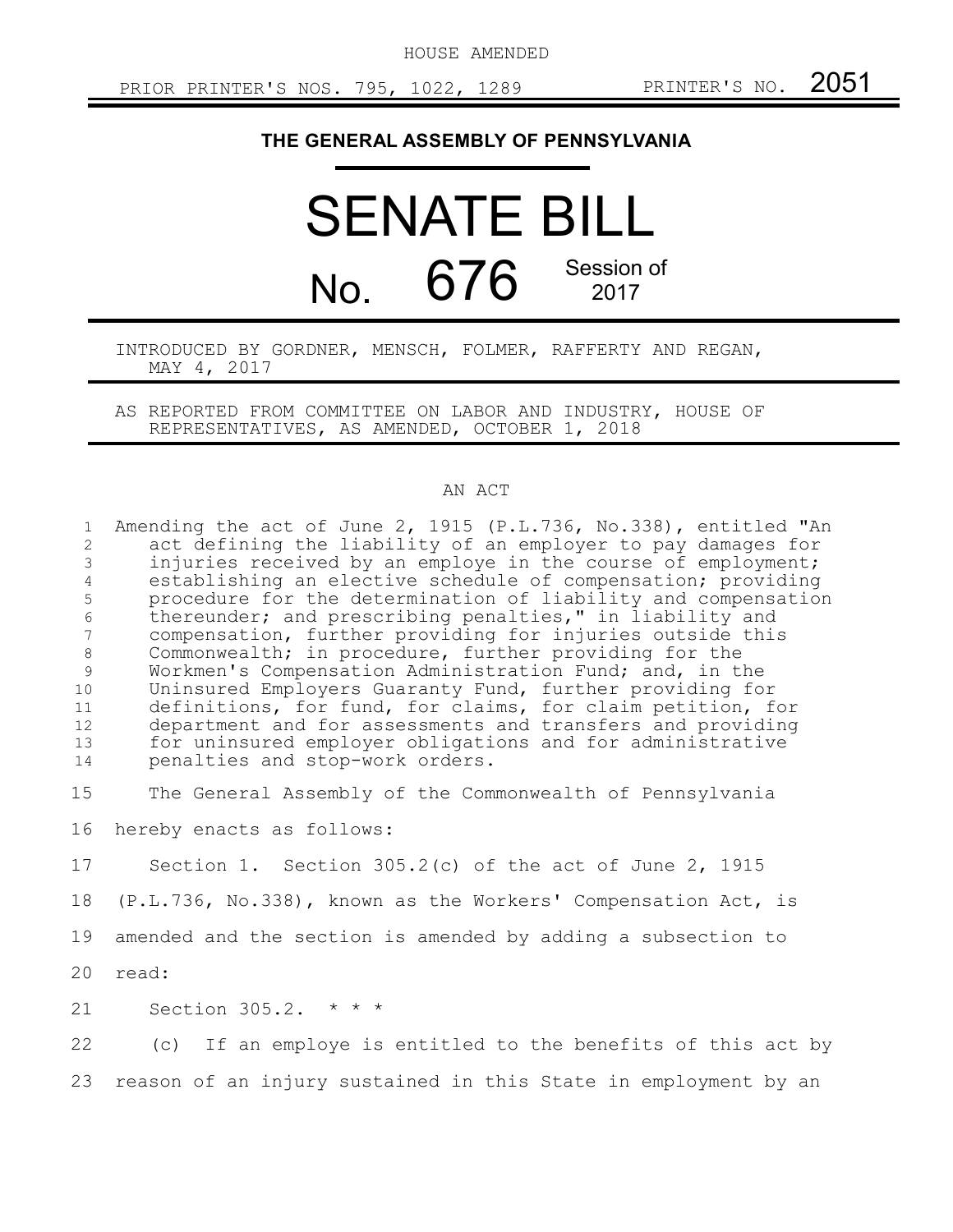employer who is domiciled in another state and who has not secured the payment of compensation as required by this act, the [employer or his carrier may file with the director a certificate, issued by] department may verify with the commission or agency of such other state having jurisdiction over [workmen's] workers' compensation claims[, certifying] that such employer has secured the payment of compensation under the [workmen's] workers' compensation law of such other state and that with respect to said injury such employe is entitled to the benefits provided under such law. 1 2 3 4 5 6 7 8 9 10

In such event: 11

[(1) The filing of such certificate shall constitute an appointment by such employer or his carrier of the Secretary of Labor and Industry as his agent for acceptance of the service of process in any proceeding brought by such employe or his dependents to enforce his or their rights under this act on account of such injury; 12 13 14 15 16 17

(2) The secretary shall send to such employer or carrier, by registered or certified mail to the address shown on such certificate, a true copy of any notice of claim or other process served on the secretary by the employe or his dependents in any proceeding brought to enforce his or their rights under this act;] 18 19 20 21 22 23

(3) The following shall apply: 24

(i) If such employer is a qualified self-insurer under the [workmen's] workers' compensation law of such other state, such employer shall[, upon submission of evidence, satisfactory to the director, of his ability to meet his liability to such employe under this act,] be deemed, for the purposes of such employe, to be a qualified self-insurer under this act[;]. 25 26 27 28 29 30

20170SB0676PN2051 - 2 -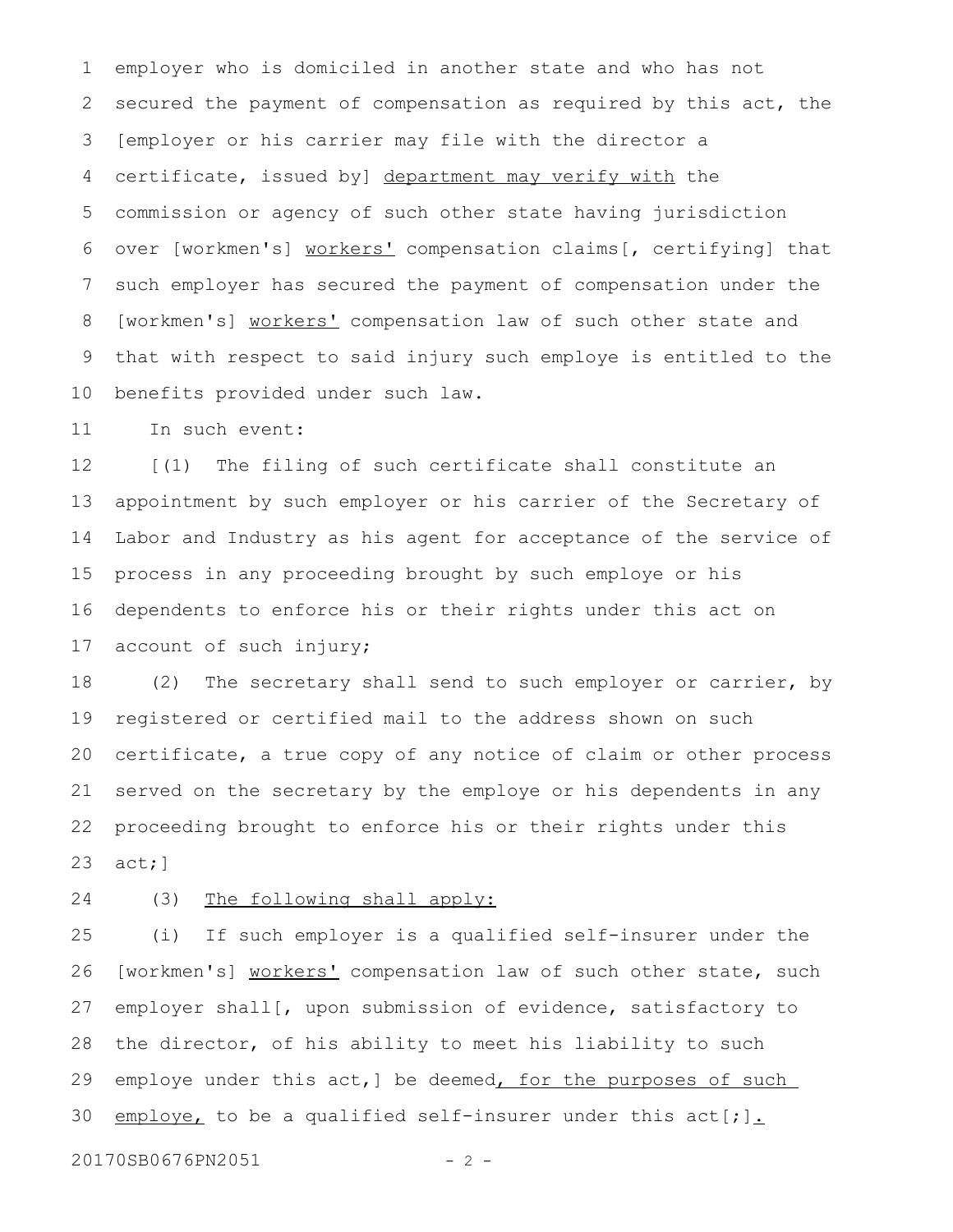(ii) If such employer's liability under the workmen's compensation law of such other state is insured, such employer's carrier, as to such employe or his dependents only, shall be deemed to be an insurer authorized to write insurance under and be subject to this act: Provided, however, That unless its contract with said employer requires it to pay an amount equivalent to the compensation benefits provided by this act, its liability for income benefits or medical and related benefits shall not exceed the amounts of such benefits for which such insurer would have been liable under the workmen's compensation law of such other state[;]. 1 2 3 4 5 6 7 8 9 10 11

(4) If the total amount for which such employer's insurance is liable under clause (3) above is less than the total of the compensation benefits to which such employe is entitled under this act, the [secretary] department may, if [he deems it] necessary, require the employer to file security[, satisfactory to the secretary, to secure] to quarantee the payment of benefits due such employe or his dependents under this act[; and]. 12 13 14 15 16 17 18 19

(5) Upon compliance with the preceding requirements of this subsection (c), such employer, as to such employe only, shall be deemed to have secured the payment of compensation under this act[.], and shall not be an uninsured employer for purposes of Article XVI. 20 21 22 23 24

(c.1) If an employe alleges an injury that is incurred with an employer which is domiciled in another state and which has not secured the payment of compensation as required by this act, such employe shall provide to the Uninsured Employers Guaranty Fund and to any worker's compensation judge hearing a petition against the fund, a written notice, denial, citation of law or 20170SB0676PN2051 - 3 -25 26 27 28 29 30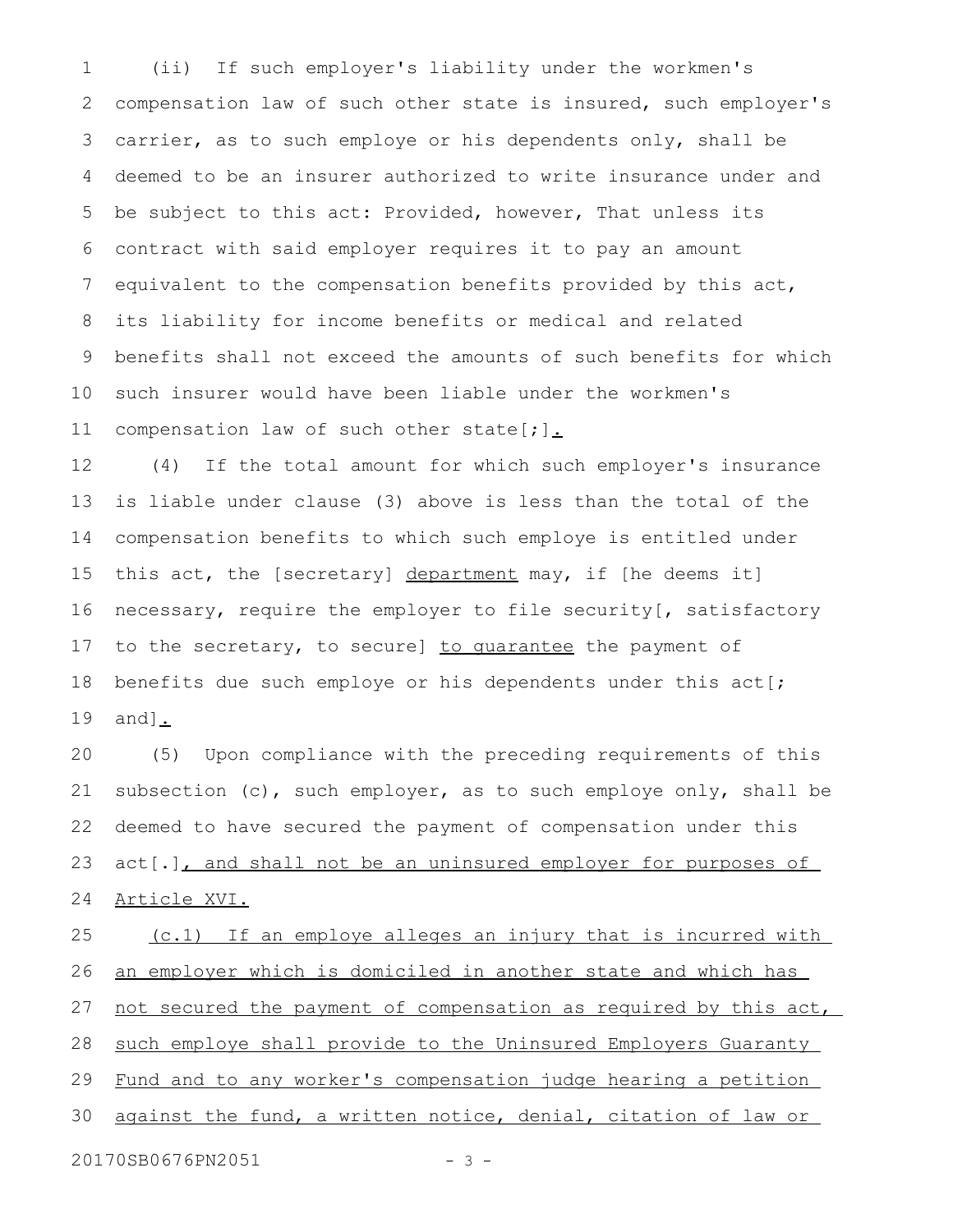| 1  | court or administrative ruling from such other state or an                |
|----|---------------------------------------------------------------------------|
| 2  | insurer licensed to write insurance in that state as to that              |
| 3  | employer, indicating that the employe is not entitled to                  |
| 4  | workers' compensation benefits in that state. No compensation             |
| 5  | shall be payable from the Uninsured Employers Guaranty Fund               |
| 6  | until the employe submits the notice, denial, citation or                 |
| 7  | ruling, however, the employe may file a notice or petition                |
| 8  | against the fund under Article XVI of this act prior to the               |
| 9  | submission.                                                               |
| 10 | $\star$ $\star$ $\star$                                                   |
| 11 | Section 2. Sections $446(a)$ and (b), $1601$ , $1602$ , $1603$ , $1604$ , |
| 12 | 1605 and 1607(a) of the act are amended to read:                          |
| 13 | Section 446. (a) There is hereby created a special fund in                |
| 14 | the State Treasury, separate and apart from all other public              |
| 15 | moneys or funds of this Commonwealth, to be known as the                  |
| 16 | Workmen's Compensation Administration Fund.                               |
| 17 | (a.1) The purpose of [this fund] the Workmen's Compensation               |
| 18 | Administration Fund shall be to finance:                                  |
| 19 | the Prefund Account established in section $909(a)$ ; and<br>(1)          |
| 20 | (2) the operating and administrative expenses of the                      |
| 21 | Department of Labor and Industry, including the Workmen's                 |
| 22 | Compensation Appeal Board and staff, but not the State Workmen's          |
| 23 | Insurance Fund, in the direct administration of The Pennsylvania          |
| 24 | Workmen's Compensation Act and The Pennsylvania Occupational              |
| 25 | Disease Act [including].                                                  |
| 26 | (a.2) The operating and administrative expenses in                        |
| 27 | subsection (a.1) (2) shall include only the following:                    |
| 28 | wages and salaries of employes for services performed in<br>(1)           |
| 29 | the administration of these acts;                                         |
| 30 | reasonable travel expenses for employes while engaged in<br>(2)           |

20170SB0676PN2051 - 4 -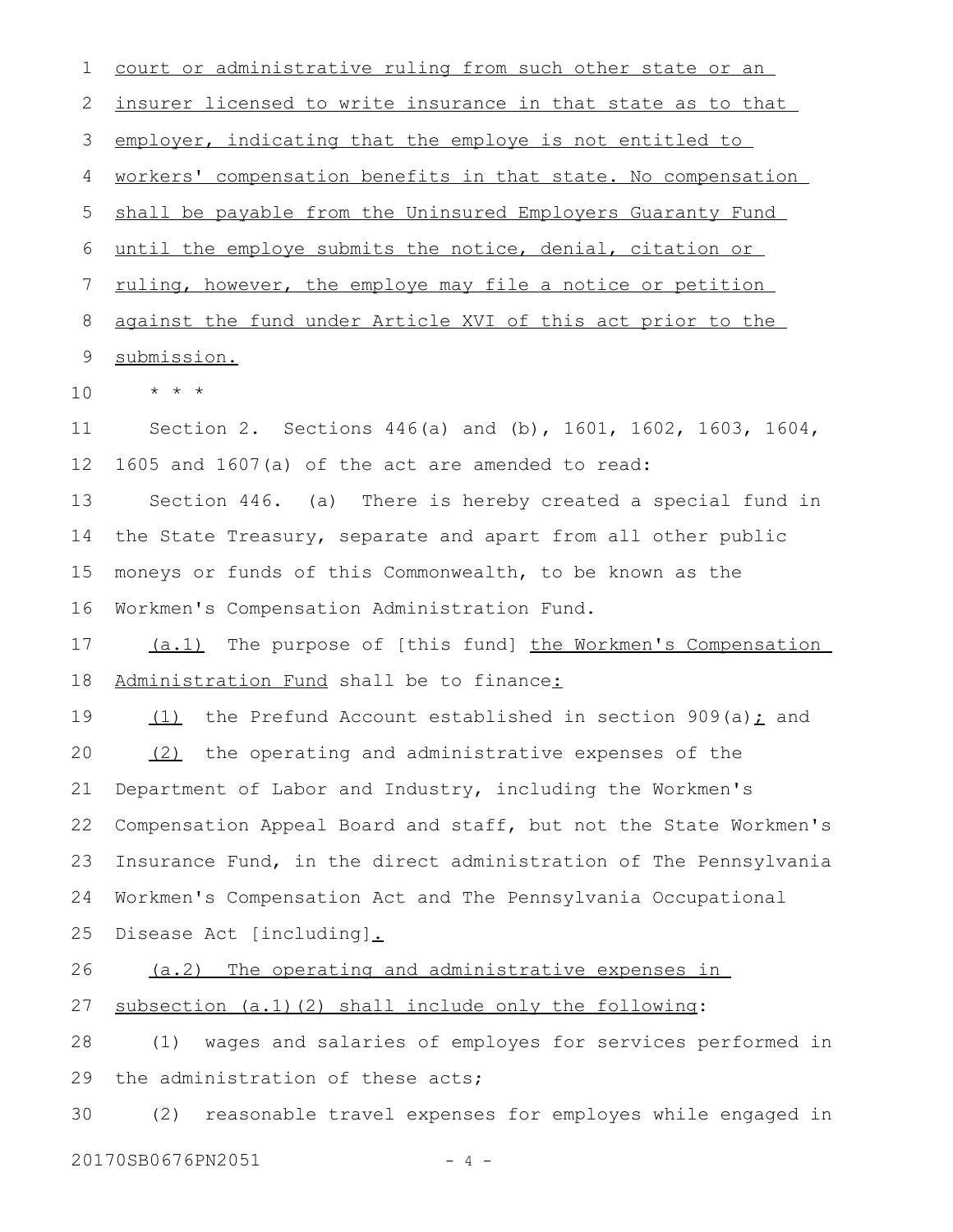official business; and 1

(3) moneys expended for office rental, equipment rental, supplies, equipment, repairs, services, postage, books, and periodicals. 2 3 4

(b) The [fund] Workmen's Compensation Administration Fund shall be maintained by no more than one (1) annual assessment payable in any calendar year on insurers and self-insurers under this act, including the State Workers' Insurance Fund[. After the initial term, budgeted expenses shall be approved by the General Assembly on a fiscal year basis. Thereafter, the] as follows: 5 6 7 8 9 10 11

(1) The department shall [make assessments and] submit for approval to the General Assembly on a fiscal year basis a proposed budget sufficient to cover the Prefund Account and other operating and administrative expenses under subsection (a.1). The total amount approved by the General Assembly shall be the approved budget. The department shall collect moneys based on the ratio that such insurer's or self-insurer's payments of compensation bear to the total compensation paid in the preceding calendar year in which the annual assessment is made. [The total amount assessed shall be the approved budget.] (2) If on January 31, there exists in the [administration fund] Workmen's Compensation Administration Fund any money in excess of one hundred [thirty-three] twenty per centum of the [current] approved budget, the following fiscal year's assessment shall be reduced by an amount equal to that excess amount. 12 13 14 15 16 17 18 19 20 21 22 23 24 25 26 27

\* \* \* 28

Section 1601. Definitions. 29

The following words and phrases when used in this article 20170SB0676PN2051 - 5 -30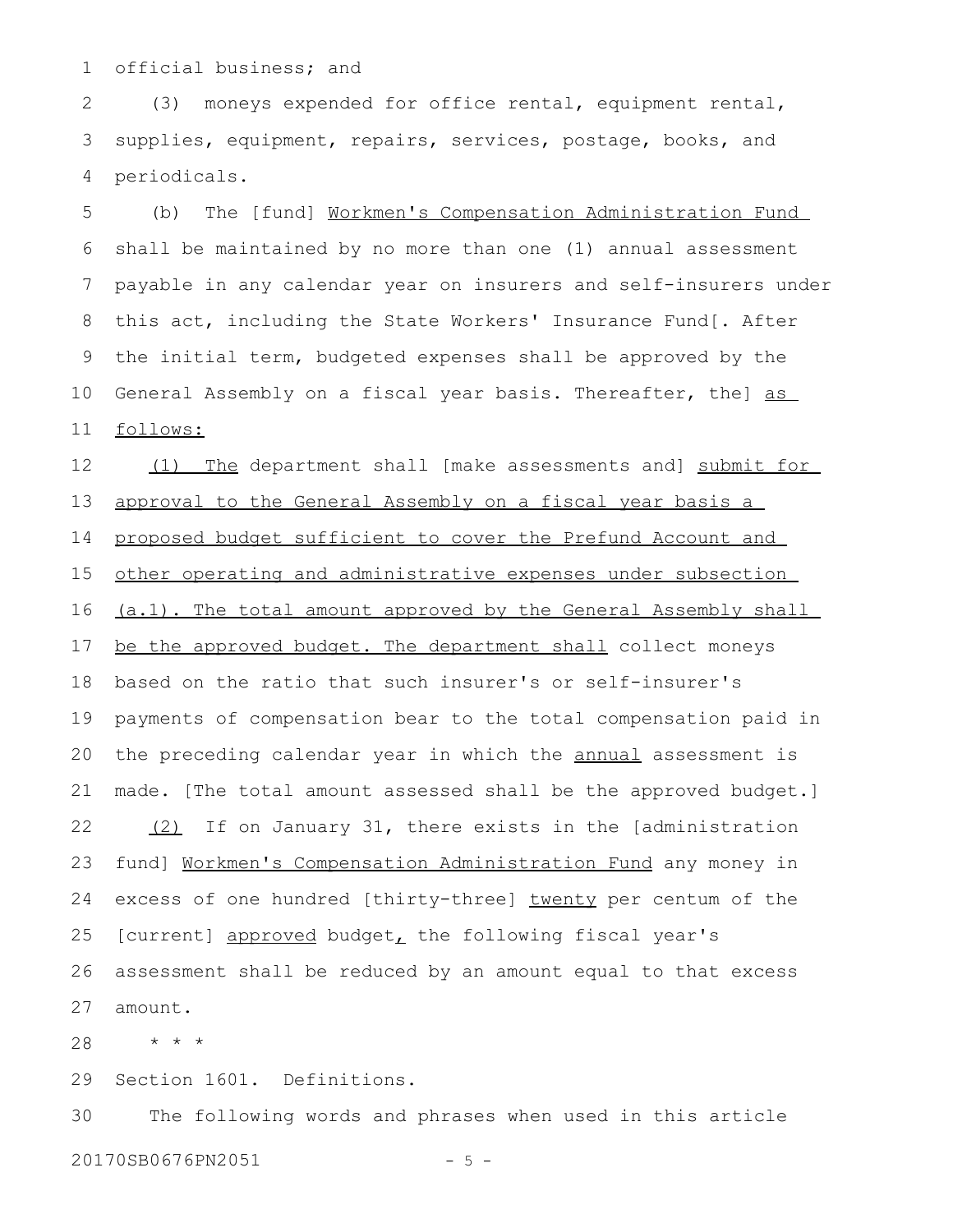shall have the meanings given to them in this section unless the context clearly indicates otherwise: 1 2

"Compensation." Benefits paid pursuant to sections 306 and 307. 3 4

"Employer." Any employer as defined in section 103. The term does not include a person that qualifies as a self-insured employer under section 305. 5 6 7

"Fund." The Uninsured Employers Guaranty Fund established in section 1602. The fund shall not be considered an insurer and shall not be subject to penalties, unreasonable contest fees interest or any reporting and liability requirements under section 440. 8 9 10 11 12

"Policyholder." A holder of a workers' compensation policy issued by the State Workers' Insurance Fund, or an insurer that is a domestic, foreign or alien mutual association or stock company writing workers' compensation insurance on risks which would be covered by this act. 13 14 15 16 17

"Secretary." The Secretary of Labor and Industry of the Commonwealth. 18 19

Section 1602. Fund. 20

(a) Establishment.-- 21

(1) There is established a special fund to be known as the Uninsured Employers Guaranty Fund. 22 23

(2) The fund shall be maintained as a separate fund in the State Treasury subject to the procedures and provisions set forth in this article. 24 25 26

(b) Source.--The sources of the fund are: 27

(1) Assessments provided for under section 1607. 28

(2) Reimbursements or restitution. 29

(3) Interest on money in the fund. 30

20170SB0676PN2051 - 6 -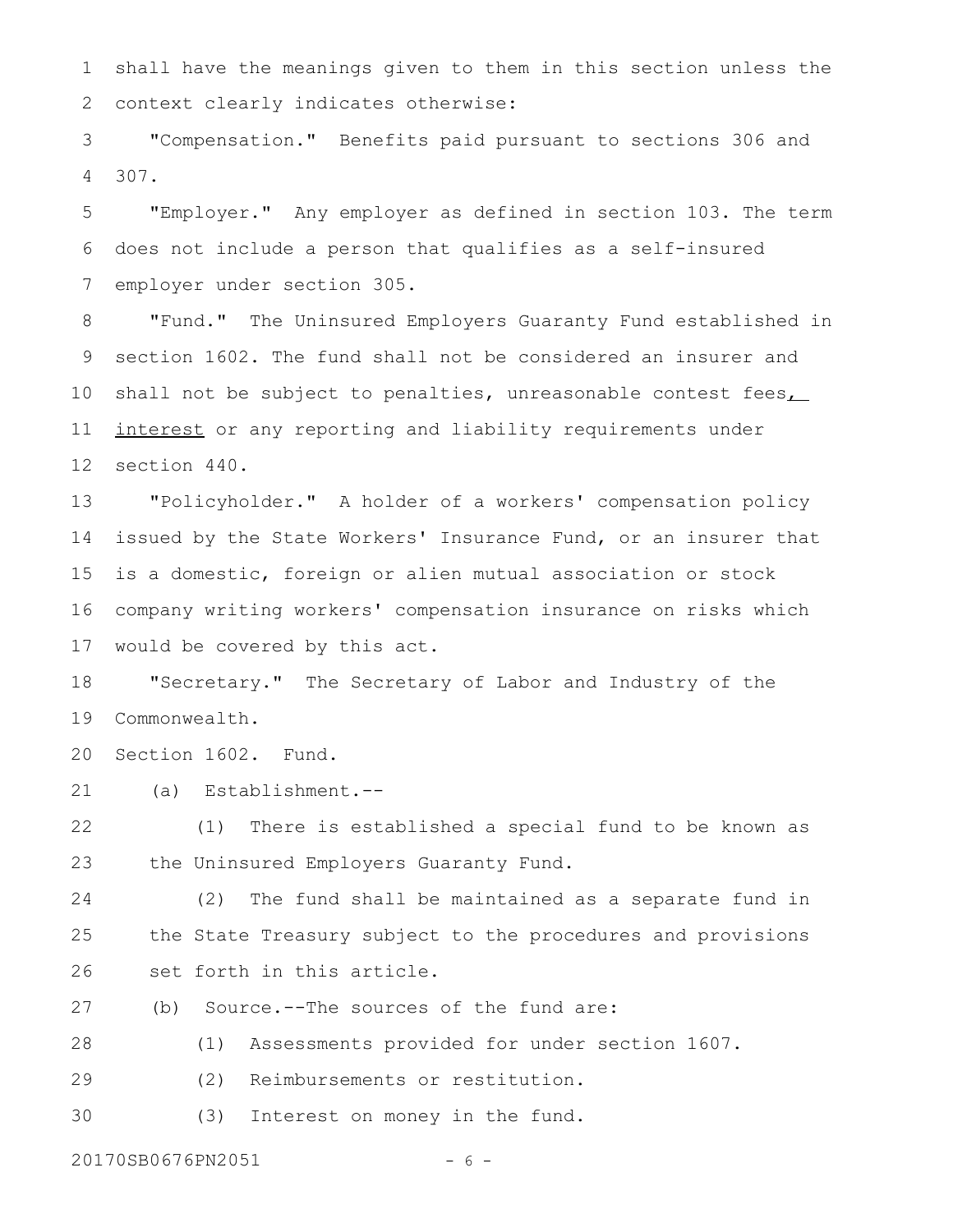1

(4) Administrative penalties provided for under section

1610. 2

(c) Use.--The administrator shall establish and maintain the fund for the exclusive purpose of paying to any claimant or his dependents workers' compensation benefits due and payable under this act and the act of June 21, 1939 (P.L.566, No.284), known as The Pennsylvania Occupational Disease Act, and any costs specifically associated therewith where the employer liable for the payments failed to insure or self-insure its workers' compensation liability under section 305 at the time the injuries took place. 3 4 5 6 7 8 9 10 11

(d) Administration.--The secretary shall be the administrator of the fund and shall have the power to collect money for and disburse money from the fund. 12 13 14

(e) Status.--The fund shall have all of the same rights[, duties, responsibilities and obligations] as an insurer. Section 1603. Claims. 15 16 17

(a) Scope.--This section shall apply to claims for an injury or a death which occurs on or after the effective date of this article. 18 19 20

(b) Time.--An injured worker shall notify the fund within 45 days after the worker [knew] has been advised by the employer or another source that the employer was uninsured. The department shall have adequate time to monitor the claim and shall determine the obligations of the employer. No employee shall receive compensation [shall be paid] from the fund [until notice is given] unless: 21 22 23 24 25 26 27

(1) the employee notifies the fund within the time period specified in this subsection; and 28 29

(2) the department determines that the employer failed 20170SB0676PN2051 - 7 -30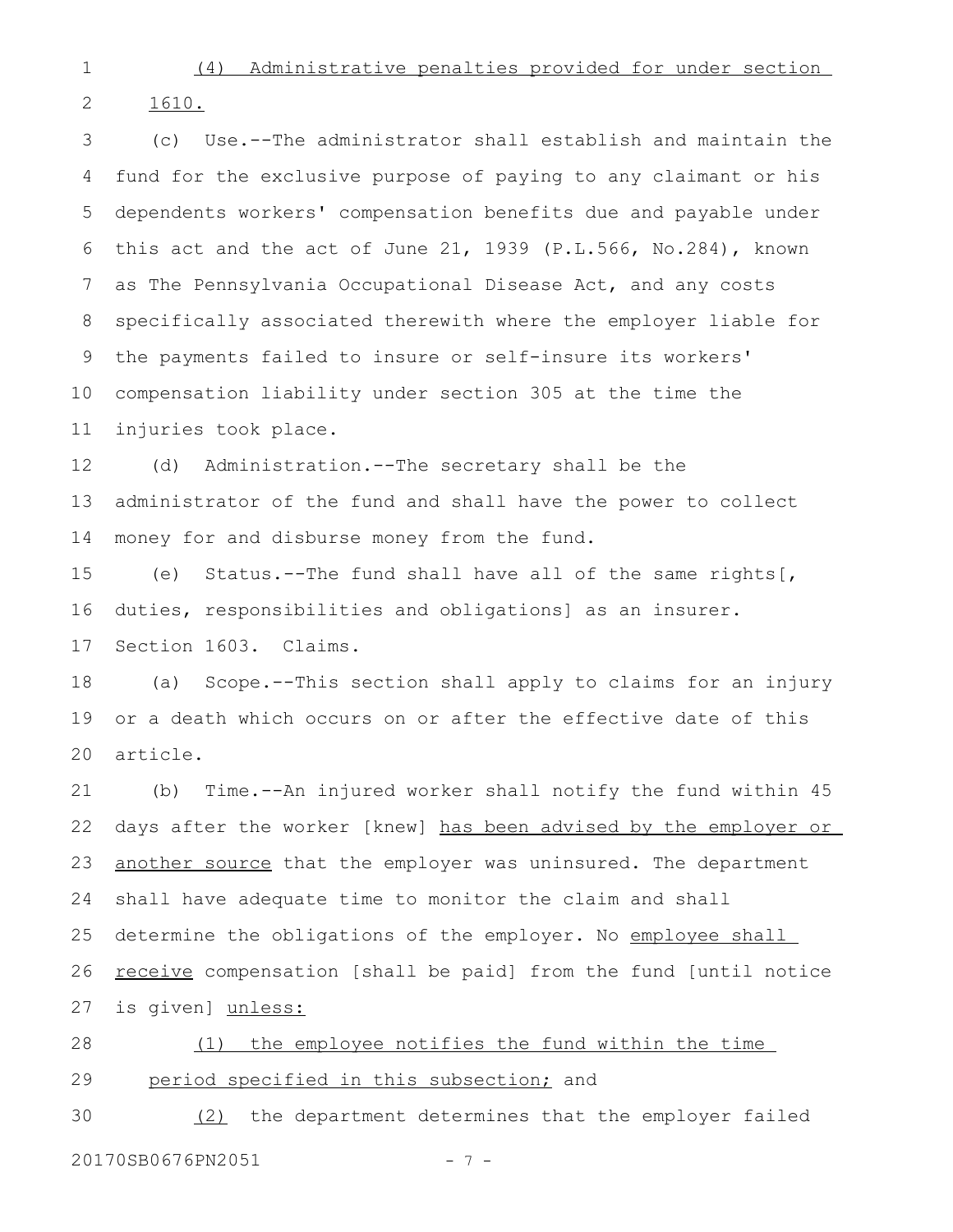| 1  | to voluntarily accept and pay the claim or subsequently         |
|----|-----------------------------------------------------------------|
| 2  | defaulted on payments of compensation. [No compensation shall   |
| 3  | be due until notice is given.]                                  |
| 4  | Process.--After notice, the fund shall process the claim<br>(C) |
| 5  | in accordance with the provisions of this act.                  |
| 6  | Petitions.--<br>(d)                                             |
| 7  | No claim petition may be filed against the fund<br>(1)          |
| 8  | until at least 21 days after notice of the claim is made to     |
| 9  | the fund.                                                       |
| 10 | (2) A claim petition shall be filed within 180 days             |
| 11 | after notice of the claim is made to the fund. If the time      |
| 12 | requirement under this paragraph is not met, a claim petition   |
| 13 | shall not be allowed.                                           |
| 14 | (e) List of providers.--                                        |
| 15 | The fund may establish lists of at least six<br>(1)             |
| 16 | designated health care providers that are accessible in each    |
| 17 | county in specialties relevant to the treatment of work         |
| 18 | injuries in this Commonwealth, as referenced in section         |
| 19 | $306(f.1)(1)$ .                                                 |
| 20 | (2) If the fund establishes a list under paragraph (1),         |
| 21 | the fund shall be responsible only to reimburse expenses of     |
| 22 | medical treatments, services and accommodations rendered by     |
| 23 | the physicians or other health care providers that are          |
| 24 | designated on the list for the period provided in section       |
| 25 | $306(f.1)$ (1) from the date of the employee's notice to the    |
| 26 | fund under subsection (b).                                      |
| 27 | (3) On the notice under subsection (b), the fund shall:         |
| 28 | (i) provide access to the list of designated                    |
| 29 | providers to the employee; and                                  |
| 30 | (ii) notify the employee of the requirements of this            |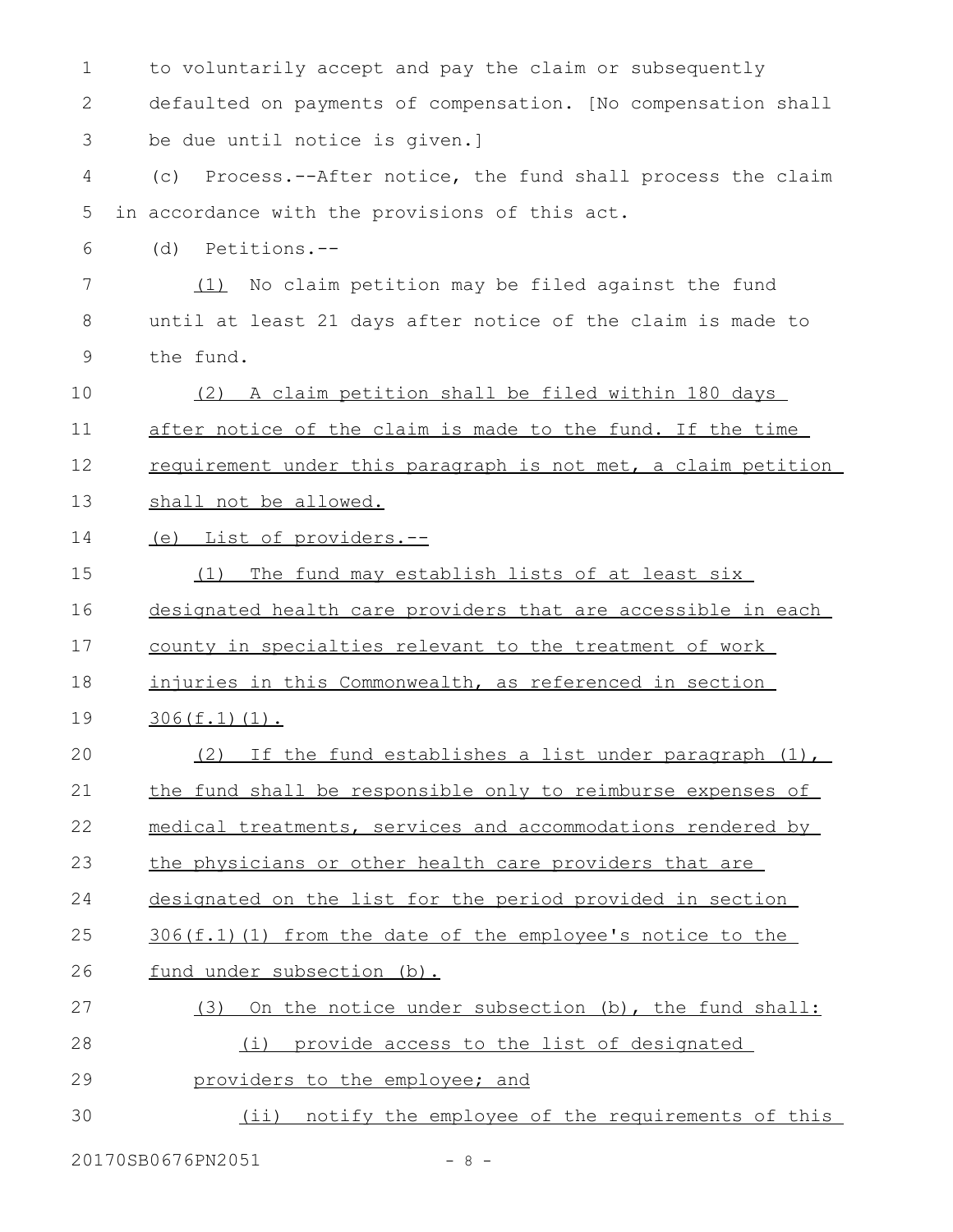1 subsection.

| $\mathbf{2}$ | If the employee receives medical treatments,<br>(4)              |
|--------------|------------------------------------------------------------------|
| 3            | services or accommodations from a health care provider that      |
| 4            | is not designated on the list, the fund shall be relieved of     |
| 5            | liability for the payment of medical treatments, services or     |
| 6            | accommodations rendered during the period provided in section    |
| 7            | $306(f.1)$ (1) from the date of the employee's notice to the     |
| 8            | fund under subsection (b).                                       |
| 9            | Section 1604. Claim petition.                                    |
| 10           | Authorization.--If a claim for compensation is filed<br>(a)      |
| 11           | under this article and the claim is not voluntarily accepted as  |
| 12           | compensable, the employee may file a claim petition naming both  |
| 13           | the employer and the fund as defendants. Failure of the          |
| 14           | uninsured employer to answer a claim petition shall not serve as |
| 15           | an admission or otherwise bind the fund under section 416.       |
| 16           | (b) Amount of wages.--In a proceeding under this article,        |
| 17           | the fund shall not be liable for wage loss payments unless the   |
| 18           | amount of wages the employee earned at the time of injury is     |
| 19           | established by one of the following:                             |
| 20           | A check, check stub or payroll record.<br>(1)                    |
| 21           | (2) A tax return. This paragraph includes IRS form W-2           |
| 22           | and form 1099, and successors to those forms.                    |
| 23           | Unemployment compensation records, including form<br>(3)         |
| 24           | $UC-2A.$                                                         |
| 25           | Bank statements or records showing regular and<br>(4)            |
| 26           | recurring deposits.                                              |
| 27           | Written documentation created contemporaneously with<br>(5)      |
| 28           | the payment of wages.                                            |
| 29           | Testimony of the uninsured employer presented under<br>(6)       |
| 30           | oath at a hearing or deposition.                                 |

20170SB0676PN2051 - 9 -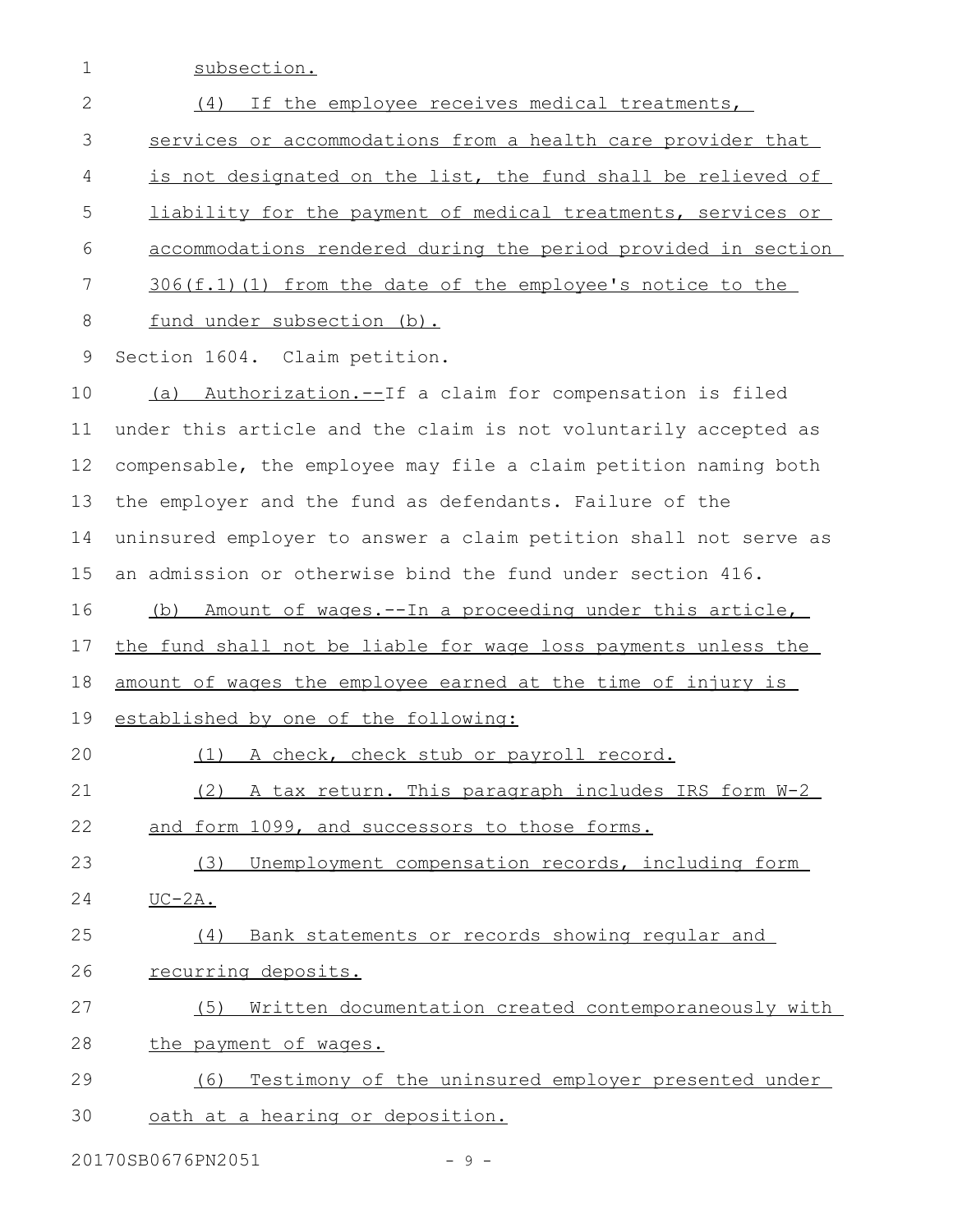| 1  | Testimony of the claimant, if found credible by the<br>(7)                   |
|----|------------------------------------------------------------------------------|
| 2  | judge-, WHICH IS PROVIDED IN ADDITION TO ONE OR MORE OF THE<br><--           |
| 3  | ITEMS LISTED IN PARAGRAPHS $(1)$ , $(2)$ , $(3)$ , $(4)$ , $(5)$ AND $(6)$ . |
| 4  | <u>(e) Limitation on wage loss payments.—If a judge accepts-</u><br><--      |
| 5  | <u>testimony and finds it to be credible under subsection (b) (7) as-</u>    |
| 6  | the sole basis for determining wage loss payments, without                   |
| 7  | supporting evidence established in subsection (b) (1), (2), (3),             |
| 8  | (4), (5) or (6), the wage loss payment rate shall be sixty six               |
| 9  | and two thirds per centum of the average weekly wage for the                 |
| 10 | claimant's occupation. The judge may reduce the average weekly               |
| 11 | wage loss payment upon the submission of evidence indicating a               |
| 12 | <u>lesser wage amount or based on the claimant's length of-</u>              |
| 13 | employment with the employer. For the purposes of this-                      |
| 14 | subsection, the term "average weekly wage" is the average weekly             |
| 15 | wage for the claimant's occupation by metropolitan statistical               |
| 16 | area, as determined by the United States Department of Labor for             |
| 17 | <u>the calendar year prior to the year in which the claimant's </u>          |
| 18 | injury occurred, and shall be based on the metropolitan                      |
| 19 | statistical area in which the claimant's injury occurred.                    |
| 20 | (C) REPORTS. -- IF THE DEPARTMENT HAS REASONABLE CAUSE TO                    |
| 21 | SUSPECT THAT A CLAIMANT OR UNINSURED EMPLOYER HAS NOT REPORTED,              |
| 22 | HAS UNDERREPORTED OR IS DELINQUENT IN THE PAYMENT OF ANY FEDERAL             |
| 23 | OR STATE TAX, THE DEPARTMENT SHALL MAKE A REPORT WITHIN 30 DAYS              |
| 24 | TO THE DEPARTMENT OF REVENUE, THE UNITED STATES INTERNAL REVENUE             |
| 25 | SERVICE OR ANY OTHER APPLICABLE FEDERAL OR STATE AGENCY. THE                 |
| 26 | DEPARTMENT SHALL COOPERATE WITH AN INVESTIGATION INITIATED AS                |
| 27 | THE RESULT OF A REPORT MADE UNDER THIS SUBSECTION.                           |
| 28 |                                                                              |
|    | Section 1605. Department.                                                    |
| 29 | Insurance inquiry.--Within ten days of notice of a<br>(a)                    |
| 30 | claim, the fund shall demand from the employer proof of                      |

20170SB0676PN2051 - 10 -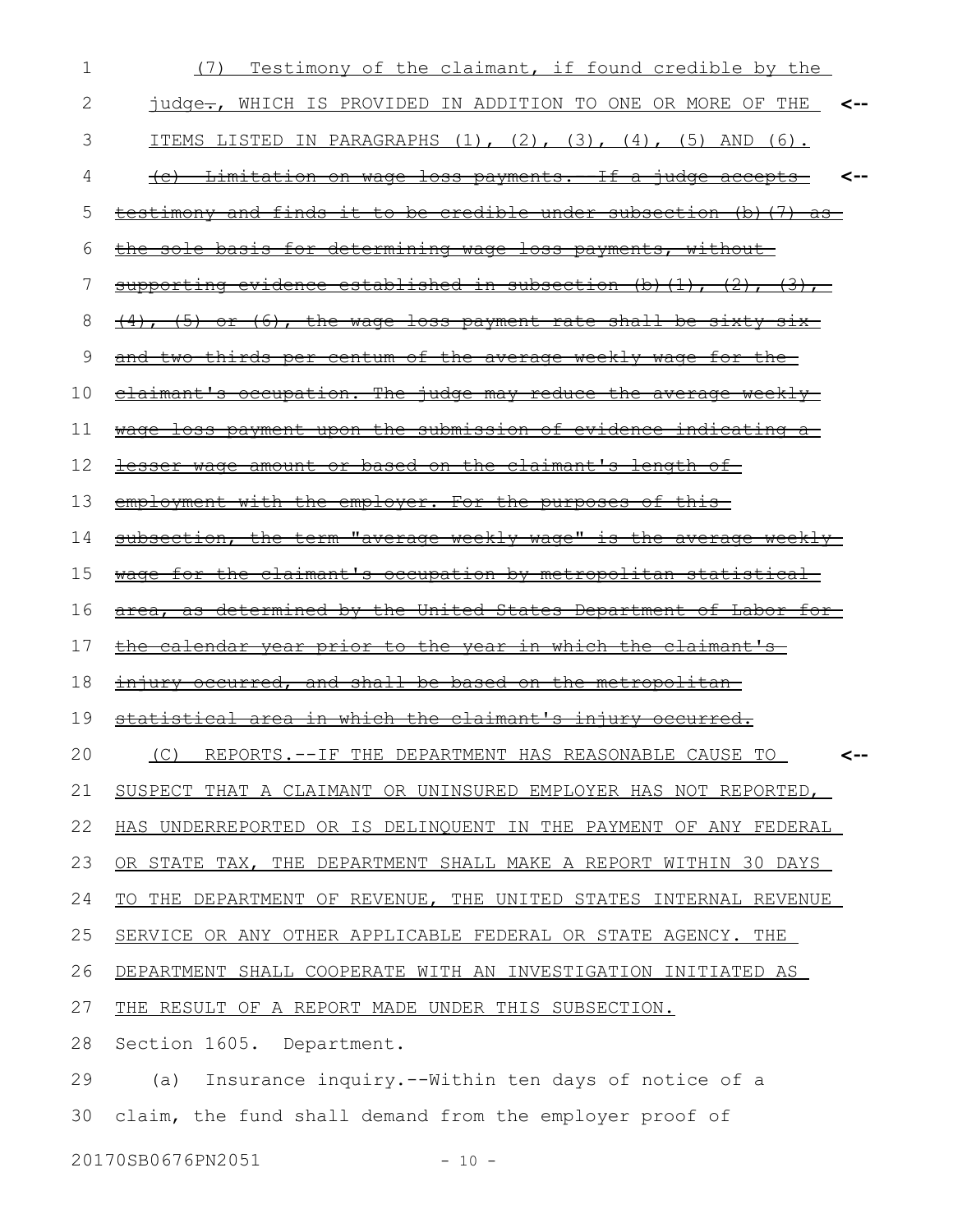applicable insurance coverage. Within 14 days from the date of the fund's request, the employer must provide proof of insurance. If the employer does not provide proof, there shall be rebuttable presumption of uninsurance. 1 2 3 4

(b) Reimbursement.--The department shall, on behalf of the fund, exhaust all remedies at law against the uninsured employer in order to collect the amount of a voluntary payment or award, including voluntary payment or award itself and reimbursement of costs, interest, penalties, fees under section 440 and costs of the fund's attorney, which have been paid by the fund. The fund shall also be reimbursed for costs or attorney fees which are incurred in seeking reimbursement under this subsection. The department is authorized to investigate violations of section 305 for prosecution of the uninsured employer pursuant to section 305(b) and shall pursue such prosecutions through coordination with the appropriate prosecuting authority. [Any restitution obtained shall be paid to the fund.] The fund shall be entitled to restitution of all payments made under this article as the result of an injury to an employee of an uninsured employer. Restitution to the fund under section 305 shall not be limited to the amount specified in the award of compensation and shall include the amount of a voluntary payment or award and reimbursement of the fund's costs and the fees of the fund's attorney. 5 6 7 8 9 10 11 12 13 14 15 16 17 18 19 20 21 22 23 24

(c) Bankruptcy.--The department has the right to appear and represent the fund as a creditor in a bankruptcy proceeding involving the uninsured employer. 25 26 27

(d) Liens.--If payments of any nature have been made by the fund on behalf of an uninsured employer, the fund shall file a certified proof of payment with the prothonotary of a court of 28 29 30

20170SB0676PN2051 - 11 -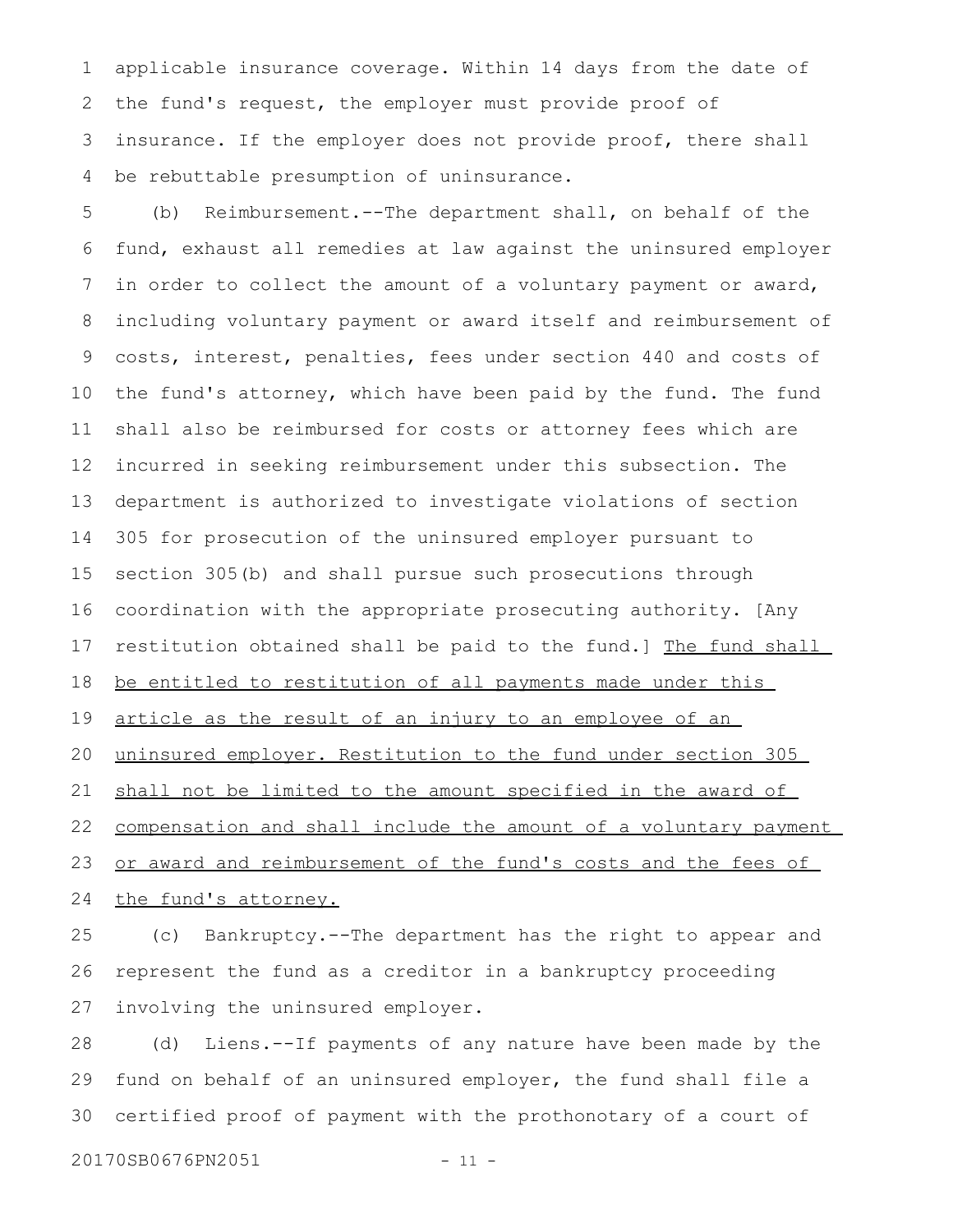common pleas, and the prothonotary shall enter the entire balance as a judgment against the employer. The judgment shall be a statutory lien against property of the employer in the manner set forth in section 308.1 of the act of December 5, 1936 (2nd Sp.Sess., 1937 P.L.2897, No.1), known as the Unemployment Compensation Law, and execution may issue on it. The fund has the right to update the amount of the lien as payments are made. Section 1607. Assessments and transfers. 1 2 3 4 5 6 7 8

(a) [For the purpose of establishing and maintaining the fund, the sum of \$1,000,000 is hereby transferred from the Administration Fund established under section 446 to the fund for operation of the fund for the period commencing on the effective date of this section through June 30, 2007.]  $(1)$  The department shall calculate the amount necessary to maintain the fund and shall assess insurers and self-insured employers as is necessary to provide an amount sufficient to pay outstanding and anticipated claims in the following year in a timely manner and to meet the costs of the department to administer the fund. The fund shall be maintained in the same manner as the Workmen's Compensation Administration Fund under section 446 and the regulations thereunder. 9 10 11 12 13 14 15 16 17 18 19 20 21

(2) In no event shall any annual assessment exceed [0.1%] 0.25% of the total compensation paid by all insurers or self-insured employers during the previous calendar year. 22 23 24

(3) Each fiscal year, the department shall determine the expenses of the fund for the prior fiscal year. If the total amount assessed for the prior fiscal year exceeds 130% of the expenses for that prior fiscal year, the current fiscal year assessment shall be reduced by an amount equal to that excess amount. 25 26 27 28 29 30

20170SB0676PN2051 - 12 -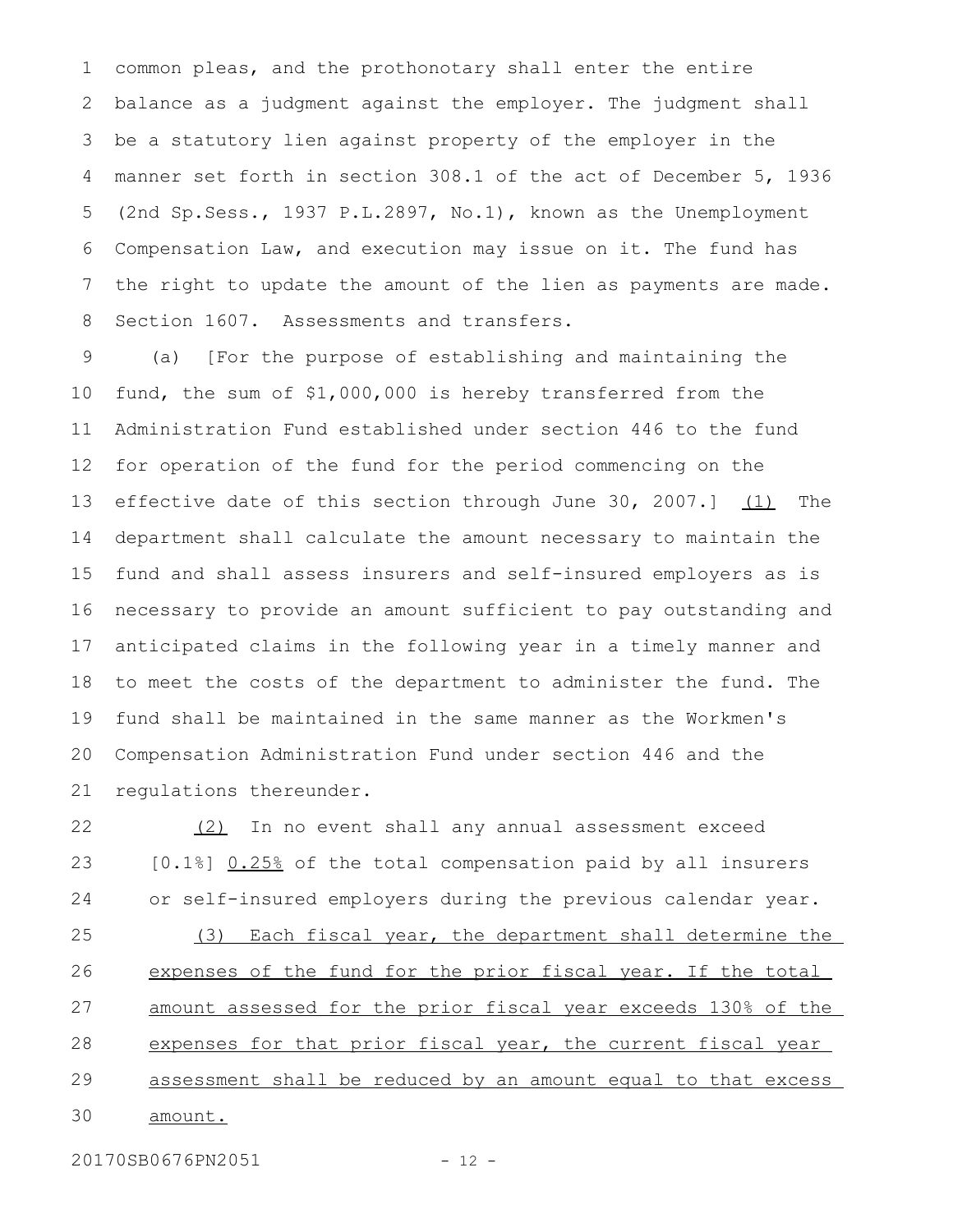| $\mathbf{1}$ | $\star$ $\star$ $\star$                                      |
|--------------|--------------------------------------------------------------|
| $\mathbf{2}$ | Section 3. The act is amended by adding sections to read:    |
| 3            | Section 1609. Uninsured employer obligations.                |
| 4            | Nothing in this article shall alter the uninsured employer's |
| 5            | obligations under this act.                                  |
| 6            | Section 1610. Administrative penalties and stop-work orders. |
| 7            | (a) Certification.--                                         |
| 8            | (1) If the department receives information indicating        |
| 9            | that an employer has failed to insure the employer's         |
| 10           | obligations as required by this act, the department may      |
| 11           | require the employer to certify, on a form prescribed by the |
| 12           | department, that the employer meets one of the following:    |
| 13           | Possesses the requisite insurance. This<br>(i)               |
| 14           | subparagraph shall require the identification of the         |
| 15           | insurer, policy period and policy number.                    |
| 16           | (ii) No longer operates a business. This                     |
| 17           | subparagraph shall require a statement of the dates of       |
| 18           | operation and cessation of operation.                        |
| 19           | (iii) Does not employ an individual entitled to              |
| 20           | compensation under this act.                                 |
| 21           | (iv) Is otherwise exempt from the requirements of            |
| 22           | obtaining insurance under this act. This paragraph shall     |
| 23           | require the identification of the applicable exemption.      |
| 24           | (2) The employer shall return the form to the department     |
| 25           | within 15 days of service of the form by the department. The |
| 26           | following shall apply:                                       |
| 27           | (i) If an employer does not return the form within           |
| 28           | 15 days of service by the department, the department may     |
| 29           | assess an administrative penalty of \$200 per day until      |
| 30           | the earlier of:                                              |

20170SB0676PN2051 - 13 -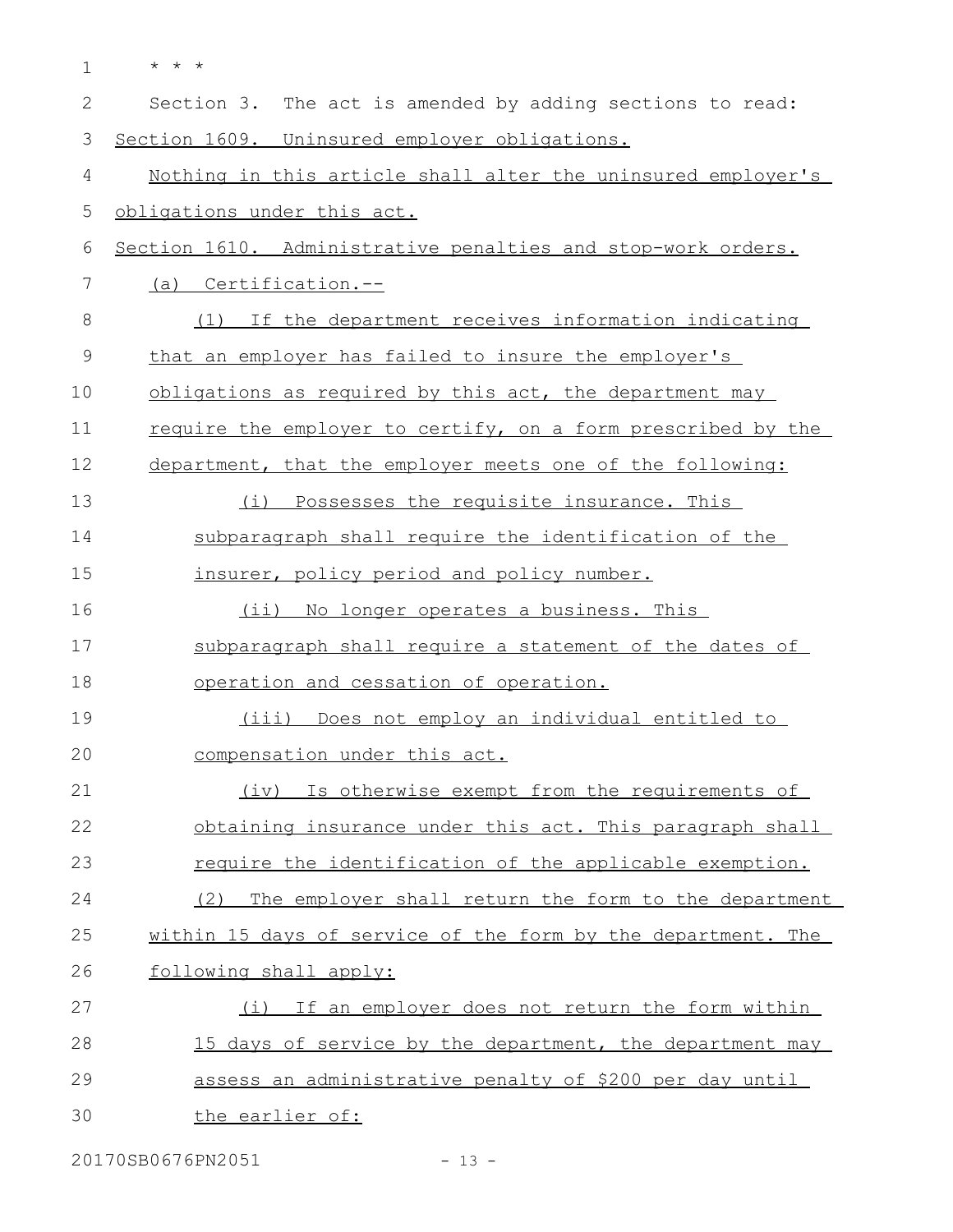| $\mathbf 1$  | the date the employer complies; or<br>(A)                            |
|--------------|----------------------------------------------------------------------|
| $\mathbf{2}$ | 30 days from service under this paragraph.<br>(B)                    |
| 3            | (ii) If an employer does not comply with this                        |
| 4            | paragraph within 45 days of service under this paragraph,            |
| 5            | the department may proceed with further enforcement under            |
| 6            | subsection (d).                                                      |
| 7            | Good cause.--If the department's investigation under<br>(b)          |
| 8            | section 1605 reveals good cause to believe that the employer is      |
| 9            | required and has failed to insure the employer's liabilities as      |
| 10           | required by this act, the department may proceed with further        |
| 11           | enforcement under subsection (d).                                    |
| 12           | Enforcement.--For the purposes of enforcing section 305<br>(C)       |
| 13           | and this article, each department employee or agent charged with     |
| 14           | enforcement may enter the premises or worksite of an employer        |
| 15           | that is subject to subsection (a)(2)(ii) or (b).                     |
| 16           | Stop-work order.--The department may issue an order<br>(d)           |
| 17           | <u>requiring the cessation of operations of an employer that has</u> |
| 18           | failed to insure its liabilities as required by this act. The        |
| 19           | following apply:                                                     |
| 20           | The order may require compliance with conditions<br>(1)              |
| 21           | necessary to ensure that the employer insures its liabilities        |
| 22           | as required by this act.                                             |
| 23           | The order shall take effect when served upon the<br>(2)              |
| 24           | employer by first class mail or posting at the employer's            |
| 25           | worksite.                                                            |
| 26           | The order shall remain in effect until released by<br>(3)            |
| 27           | the department or a court of competent jurisdiction.                 |
| 28           | The order shall be effective against a successor<br>(4)              |
| 29           | entity that:                                                         |
| 30           | has one or more of the same principals or<br>(i)                     |
|              |                                                                      |

20170SB0676PN2051 - 14 -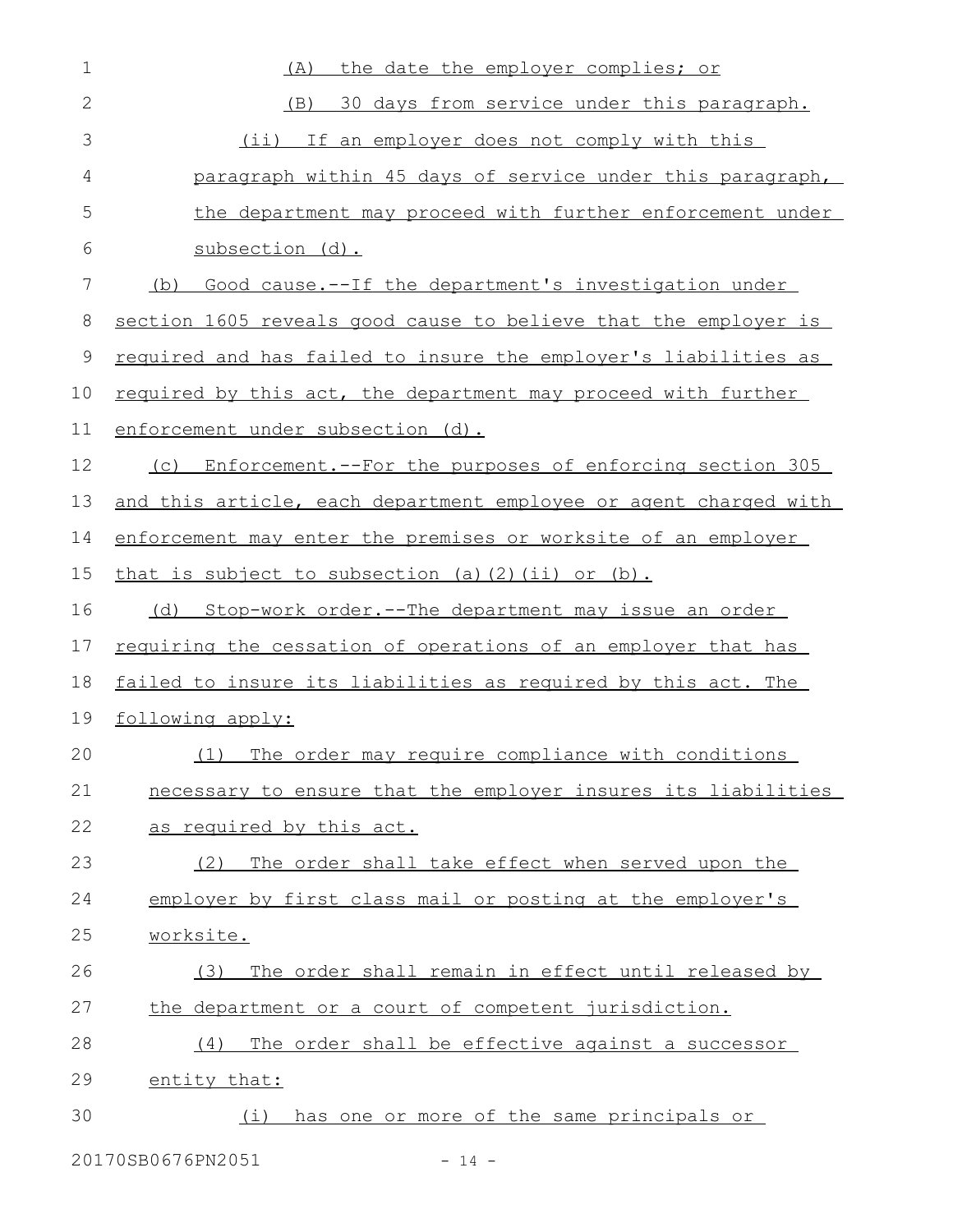| 1             | officers as the employer against whom the order was              |
|---------------|------------------------------------------------------------------|
| $\mathbf{2}$  | issued; and                                                      |
| 3             | (ii) is engaged in the same or equivalent trade or               |
| 4             | activity.                                                        |
| 5             | Nonexclusivity.--An order under subsection (d) is in<br>(e)      |
| 6             | addition to a penalty which may be imposed pursuant to this act. |
| 7             | $(f)$ Appeal.--                                                  |
| 8             | An order under subsection (d) is subject to 2<br>(1)             |
| $\mathcal{G}$ | Pa.C.S. Ch. 7 Subch. A (relating to judicial review of           |
| 10            | Commonwealth agency action).                                     |
| 11            | Except as provided in paragraph (3), an appeal of a<br>(2)       |
| 12            | penalty under subsection (a) (2) (i) or an order under           |
| 13            | subsection (d) shall not act as a supersedeas.                   |
| 14            | (3) Upon application and for cause shown, the department         |
| 15            | may issue a supersedeas.                                         |
| 16            | (q) Noncompliance.--                                             |
| 17            | (1) Upon failure to comply with an order under                   |
| 18            | subsection (d) and (f), the department may institute an          |
| 19            | action to enforce the order.                                     |
| 20            | (2) An action under this subsection may be initiated as          |
| 21            | follows:                                                         |
| 22            | (i) In Commonwealth Court under 42 Pa.C.S. S                     |
| 23            | 761(a)(2) (relating to original jurisdiction).                   |
| 24            | (ii) In a court of common pleas under 42 Pa.C.S. §               |
| 25            | 931(b) (relating to original jurisdiction and venue).            |
| 26            | Venue for an action under this subparagraph lies in              |
| 27            | either:                                                          |
| 28            | the Twelfth Judicial District; or<br>(A)                         |
| 29            | the judicial district where the violation<br>(B)                 |
| 30            | occurred.                                                        |

20170SB0676PN2051 - 15 -